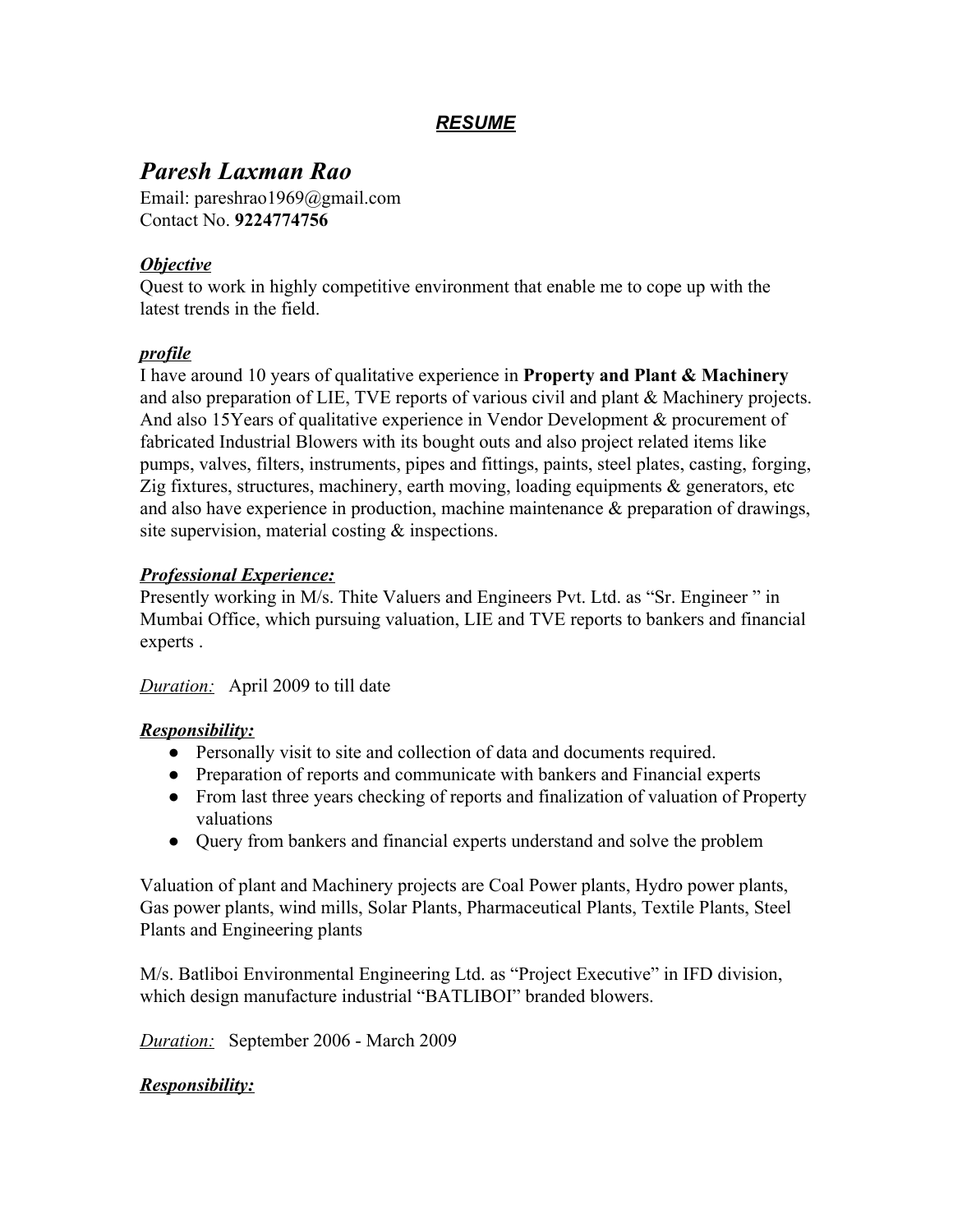- New vendor development as per requirement and company profile like quality basis, financial capacity and Man power based on ISO format.
- Procurement of raw materials & materials as per the required standards. Floating enquiries to approved suppliers, preparation of techno-commercial comparative and purchase orders for Industrial Blowers, Electrical Motors, Electrical & Pneumatic Actuators, Dampers, Bearing, Bearing Housing, Vibration Monitor, Flexible Connection, Coupling, and Heavy Shaft items etc.
- Submit technical comparison  $\&$  order recommendation for client's review.
- Co-ordinate with vendor for development of order.
- Co-ordinate with QA/QC department for inspection at vendor's works.
- Evaluation of Vendors based on quality, quantity  $\&$  delivery time.
- New vendor registration based on company profile.
- Payment advice to accounts for vendor's payment.
- Cost estimation.
- Arranging pre-shipment inspection at vendor's works, preparation of documents required for the export of the materials. Appointing clearing  $\&$  forwarding agent. Co-ordinate with clearing & forwarding agent for export documentation.
- Co-ordinate with export department for the documentation of project items to be exported.
- Monitoring of Commercial Invoice, Bank Guarantee, Debit Note, Credit Note ,DCPI.
- Involve with other department for preparation of Monthly billing and Over All Business for Quarterly , Half Yearly and Yearly.

Kiron Hydraulic Needs Pvt.Ltd. as "Vendor development & Purchase Executive" Export Company related with food industries base in Europe *Duration:* Jan 2006 -. September 2006

## *Responsibility:*

- Submit technical comparison  $\&$  order recommendation for client's review.
- Co ordination with the supply of materials required for the execution of the Shipments.
- Procurement of raw materials & materials as per the required standards. Floting enquiries to approved suppliers, preparation of techno-commercial comparative and purchase orders for Develop items like Bearing Housing, Bearing Cover, Food grade rubber & plastic parts Zig fixture instruments, electrical items heavy equipments, office equipments etc.
- Co-ordinate with QA/QC department for inspection at vendor's works.
- Co-ordinate with vendor for replacement of rejected items.
- Evaluation of Vendors based on quality, quantity  $\&$  delivery time.
- New vendor development as per requirement and company profile like quality basis, Financial capacity and Man power based on ISO format.
- Payment advice to accounts for vendor's payment.
- Cost estimation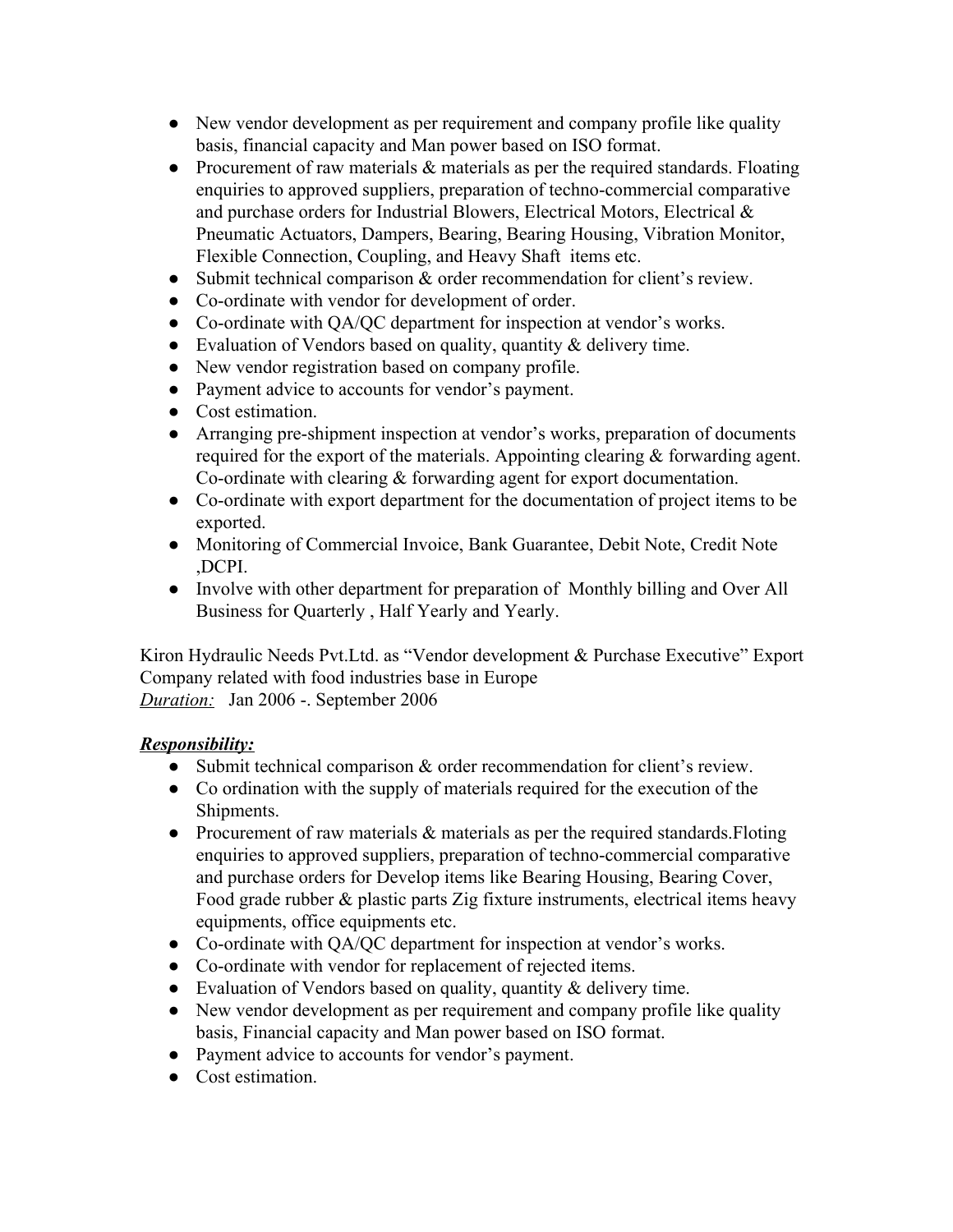- Arranging pre-shipment inspection at vendor's works, preparation of documents required for the export of the materials. Appointing clearing & forwarding agent. Co-ordinate with clearing & forwarding agent for export documentation.
- Co-ordinate with export department for the documentation of project items to be exported.

Prashanth Projects Limited as "Purchase Officer"

ISO 9001 Certified company & deals in construction of storage and handling facilities for Oil, Gases, Petrochemicals & Petroleum Products, manufacturer of pressure vessels as per the relevant standard.

*Duration:* Dec 2002.- Dec 2005

## *Responsibility:*

- Submit technical comparison  $\&$  order recommendation for client's review.
- Co ordination and monitoring the project site for the supply of materials required for the execution of the project.
- Procurement of project related materials as per the required standards.Floting enquiries to approved suppliers, preparation of techno-commercial comparative and purchase orders for project related items like valves, pumps, filters, Zig fixture instruments, electrical items heavy equipments, office equipments etc.
- Co-ordinate with QA/QC department for inspection at vendor's works.
- Co-ordinate with vendor for replacement of rejected items.
- Evaluation of suppliers based on quality, quantity  $\&$  delivery time.
- New vendor registration based on company profile.
- Payment advice to accounts for vendor's payment.
- Knowledge of taxes & Levies.
- Cost estimation.
- Arranging pre-shipment inspection at vendor's works, preparation of documents required for the export of the materials. Appointing clearing & forwarding agent. Co-ordinate with clearing & forwarding agent for export documentation. Negotiation of export documents for affecting payment.
- Co-ordinate with export department for the documentation of project items to be exported.
- Conversant with ISO 9001-2001 Quality Management System procedures.
- Worked as Internal Quality Auditor during internal audit of the company.

Worked as "Senior **Engineer**" in M/s Vajra Structural Pvt.Ltd. *Duration:* April 1997- Dec 2002

## *Responsibility:*

- Vendor Development.
- **•** Development of Fixtures.
- Preparation of Various Drawing.
- Machine Maintenance.
- Job Inspection.